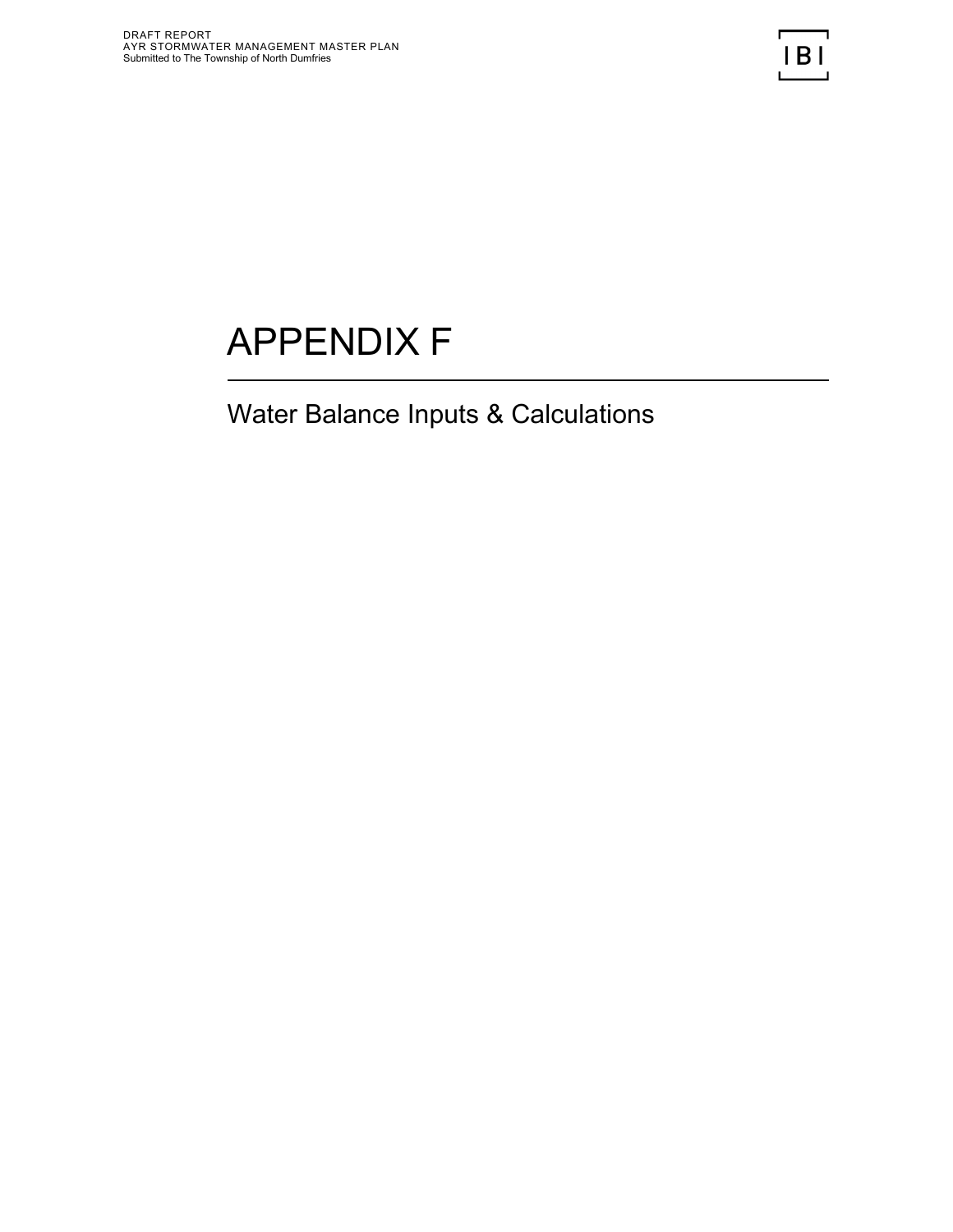## **Monthly Water Balance Analysis - Thornthwaite and Mather model Township of North Dumfries - Storm Water Management Master Plan, Community of Ayr The Corporation of the Township of North Dumfries**

| Total Site Area (ha)            | 12.80                    |                        |                          |      |
|---------------------------------|--------------------------|------------------------|--------------------------|------|
| <b>Land Description Factors</b> | Area A<br>(Agricultural) | Sub-Area B<br>(Forest) | Sub-Area C<br>(Category) |      |
| Topography                      | 0.10                     | 0.20                   | 0.20                     |      |
| Soils                           | 0.10                     | 0.20                   | 0.20                     |      |
| Cover                           | 0.10                     | 0.20                   | 0.20                     |      |
| Sum (Infiltration Factor)       | 0.30                     | 0.60                   | 0.60                     |      |
| Soil Moisture Capacity (mm)     | 200                      | 100                    | 100                      |      |
| Site Areal                      | 10.80                    | 2.00                   | 0.00                     |      |
| Percentage of Total Site Area   | 84%                      | 16%                    | 0%                       | 100% |

|                                                                                                  | Jan      | Feb            | Mar            | Apr            | <b>May</b> | Jun          | Jul          | Aug              | <b>Sep</b>   | Oct          | <b>Nov</b>     | <b>Dec</b>     | Year             |
|--------------------------------------------------------------------------------------------------|----------|----------------|----------------|----------------|------------|--------------|--------------|------------------|--------------|--------------|----------------|----------------|------------------|
| Climate Data (Data from Roseville Climate Station, Ontario via Environment Canada Website - 2018 |          |                |                |                |            |              |              |                  |              |              |                |                |                  |
| Average Daily Temperature (°C)                                                                   | $-6.4$   | $-3.2$         | $-1.4$         | 2.2            | 17.0       | 18.8         | 21.2         | 21.4             | 17.8         | 10.0         | $-0.4$         | $-1.3$         | 8.0              |
| Precipitation (mm)                                                                               | 64.0     | 83.2           | 36.7           | 97.9           | 60.1       | 90.1         | 52.1         | 126.7            | 64.2         | 85.3         | 80.7           | 63.9           | 904.9            |
| <b>Evapotranspiration Analysis (Sub-Area A)</b>                                                  |          |                |                |                |            |              |              |                  |              |              |                |                |                  |
| <b>Heat Index</b>                                                                                | 0.0      | 0.0            | 0.0            | 0.3            | 6.4        | 7.4          | 8.9          | 9.1              | 6.9          | 2.9          | 0.0            | 0.0            | 42               |
| Unadjusted Potential Evapotranspiration (mm)                                                     | 0.0      | 0.0            | 0.0            | 7.7            | 80.7       | 90.6         | 103.7        | 105.3            | 85.2         | 43.7         | 0.0            | 0.0            | 517              |
| Potential Evapotranspiration Adjusting Factor for                                                | 0.81     | 0.81           | 1.03           | 1.12           | 1.27       | 1.29         | 1.30         | 1.20             | 1.05         | 0.95         | 0.81           | 0.77           |                  |
| Latitude                                                                                         |          |                |                |                |            |              |              |                  |              |              |                |                |                  |
| Adjusted Potential Evapotranspiration (mm)                                                       | $\Omega$ | $\Omega$       | $\Omega$       | $\mathsf{Q}$   | 103        | 117          | 135          | 127              | 89           | 41           | $\mathbf 0$    | $\mathbf 0$    | 620              |
| PET (Malstrom, 1969) (mm/month)                                                                  |          |                |                | $\mathsf{Q}$   | 103        | 117          | 135          | 127              | 89           | 41           | $\mathbf 0$    | $\mathbf{0}$   | 620              |
| Precipitation - PET (mm)                                                                         | 64       | 83             | 37             | 89             | $-42$      | $-27$        | $-83$        | $\Omega$         | $-25$        | 44           | 81             | 64             | 285              |
| Accumulated Potential Water Loss (APWL)                                                          | $\Omega$ | $\overline{0}$ | $\overline{0}$ | $\overline{0}$ | $-42$      | $-69$        | $-152$       | $-152$           | $-177$       | $-133$       | $-52$          | $\overline{O}$ | $-778$           |
| Storage (S)                                                                                      | 200      | 200            | 200            | 200            | 162        | 142          | 94           | 93               | 83           | 126          | 200            | 200            |                  |
| Change in Storage                                                                                | $\Omega$ | $\circ$        | $\overline{0}$ | $\overline{0}$ | $-38$      | $-20$        | $-48$        | 0.0              | $-11$        | 44           | 74             | $\overline{O}$ | 0                |
| <b>Actual Evapotranspiration (mm)</b>                                                            | $\Omega$ | $\mathbf{0}$   | $\mathbf{0}$   | -9             | 98         | 110          | 100          | $\overline{127}$ | 75           | 41           | $\mathbf{0}$   | $\overline{0}$ | 561              |
| <b>Recharge/Runoff Analysis</b>                                                                  |          |                |                |                |            |              |              |                  |              |              |                |                |                  |
| Water Surplus (mm)                                                                               | 64       | 83             | 37             | 89             |            |              |              |                  | 0            | 0            |                | 64             | 344              |
| Potential Infiltration (I)                                                                       | 19       | 25             | 11             | 27             |            | $\Omega$     | $\Omega$     |                  | $\Omega$     | $\Omega$     | $\overline{2}$ | 19             | 103              |
| Potential Direct Surface Water Runoff (R)                                                        | 45       | 58             | 26             | 62             | $\sqrt{ }$ | $\mathbf{0}$ | $\mathbf{0}$ | $\mathbf{0}$     | $\mathbf{0}$ | $\mathbf{0}$ | 5              | 45             | $\overline{241}$ |
| Evapotranspiration $(m^3)$                                                                       | $\Omega$ | $\Omega$       | $\Omega$       | 940            | 10,618     | 11,900       | 10,829       | 13,687           | 8,121        | 4,464        | $\overline{0}$ | $\overline{0}$ | 60,559           |
| Runoff $(m^3)$                                                                                   | 4,838    | 6,290          | 2,775          | 6,743          |            |              | $\Omega$     |                  | $\Omega$     | $\Omega$     | 542            | 4,831          | 26,019           |
| Infiltration $(m^3)$                                                                             | 2,074    | 2,696          | 1,189          | 2,890          |            | $\Omega$     | $\Omega$     |                  | $\mathbf{0}$ | $\Omega$     | 232            | 2,070          | 11,151           |
|                                                                                                  |          |                |                |                |            |              |              |                  |              |              |                |                |                  |
| <b>Evapotranspiration Analysis (Sub-Area B)</b>                                                  |          |                |                |                |            |              |              |                  |              |              |                |                |                  |
| Accumulated Potential Water Loss (APWL)                                                          | $\Omega$ | $\overline{0}$ | $\circ$        | $\overline{0}$ | $-42$      | $-69$        | $-152$       | $-152$           | $-177$       | $-49$        | $\overline{0}$ | $\circ$        |                  |
| Storage (S)                                                                                      | 100      | 100            | 100            | 100            | 65         | 50           | 22           | 22               | 17           | 61           | 100            | 100            |                  |
| Change in Storage                                                                                | $\cap$   | $\Omega$       | $\overline{0}$ | $\Omega$       | $-35$      | $-15$        | $-28$        | $\Omega$         | $-5$         | 44           | 39             | $\Omega$       |                  |
| Actual Evapotranspiration (mm)                                                                   | $\Omega$ | $\mathbf{0}$   | $\overline{0}$ | $\bullet$      | 95         | 105          | 80           | $\overline{127}$ | 69           | 41           | $\overline{0}$ | $\overline{0}$ | 526              |
| <b>Recharge/Runoff Analysis</b>                                                                  |          |                |                |                |            |              |              |                  |              |              |                |                |                  |
| Water Surplus (mm)                                                                               | 64       | 83             | 37             | 89             |            |              | $\Omega$     |                  | $\Omega$     |              | 42             | 64             | 379              |
| Potential Infiltration (I)                                                                       | 38       | 50             | 22             | 54             |            |              | $\Omega$     |                  | $\Omega$     |              | 25             | 38             | 227              |
| Potential Direct Surface Water Runoff (R)                                                        | 26       | 33             | 15             | 36             |            |              |              |                  |              |              | 17             | 26             | 151              |
| Evapotranspiration $(m^3)$                                                                       | $\Omega$ | $\Omega$       | $\mathbf 0$    | 174            | 1893       | 2107         | 1609         | 2534             | 1381         | 827          | $\overline{0}$ | $\mathbf 0$    | 10524            |
| Runoff $(m^3)$                                                                                   | 512      | 666            | 294            | 714            |            | $\Omega$     | $\Omega$     |                  | 0            | 0            | 333            | 511            | 3029             |
| Infiltration $(m^3)$                                                                             | 768      | 998            | 440            | 1070           |            | $\Omega$     | $\Omega$     | $\Omega$         | $\Omega$     | $\Omega$     | 500            | 767            | 4544             |
|                                                                                                  |          |                |                |                |            |              |              |                  |              |              |                |                |                  |

| <b>Water Balance Total</b>          | Inputs | <b>Outputs</b> | <b>Water Balance</b><br><b>Inputs</b>     | <b>Outputs</b> |
|-------------------------------------|--------|----------------|-------------------------------------------|----------------|
| Precipitation (mm)                  | 904.9  |                | 115827.2<br>Precipitation (m <sup>^</sup> |                |
| Soil Storage (mm)                   |        | 0.0            | Soil Storage (m <sup>^3)</sup>            | 0.00           |
| Evapotranspiration+Evaporation (mm) |        | 555            | Evapotranspiration+Evaporation (m         | 71083          |
| Infiltration (mm)                   |        | 123            | Infiltration (m <sup>3</sup> )            | 15695          |
| Runoff (mm)                         |        | 227            | Runoff (m^3)                              | 29049          |
| <b>Total</b>                        | 904.9  | 904.9          | Total<br>115827.2                         | 115827.2       |